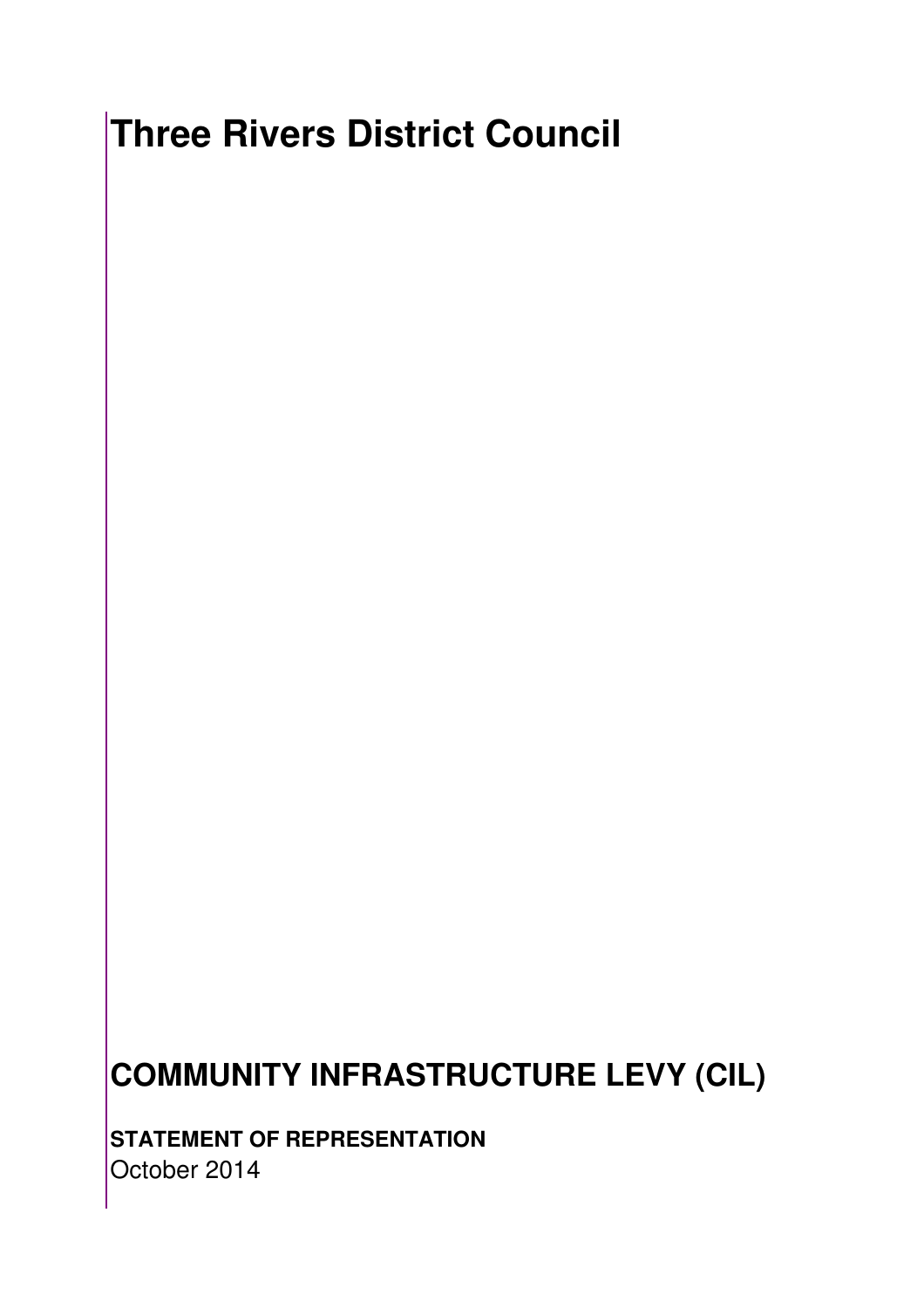## **Introduction**

On the 21 December 2012 Three Rivers District Council published its Community Infrastructure Levy (CIL) Preliminary Draft Charging Schedule (PDCS) and supporting evidence base. We invited responses from the public including residents, organisations, developers and agents as well as other public authorities. The purpose of the consultation was to invite comments and additional evidence that will help the Council strike an appropriate balance when setting CIL rates. This information helped form the Draft Charging Schedule which was consulted for a four week consultation between 4 July and 4 August 2014. In accordance with Regulation 15 (7) and 17 of the Community Infrastructure Levy (Amended) Regulations 2014, the Council has taken into account these representations.

**Who Responded and Number of Representations Received**

We received 17 consultation responses to the Draft Charging Schedule. Representations were received from the development industry, statutory consultees, neighbouring districts, Hertfordshire County Council, local residents and other organisations. These are listed below:

| Reference         | Respondent                                                               |
|-------------------|--------------------------------------------------------------------------|
| DCS <sub>1</sub>  | John Beyer & Associates                                                  |
| DCS <sub>2</sub>  | Resident                                                                 |
| DCS <sub>3</sub>  | Sport England                                                            |
| DCS4              | <b>Highways Agency</b>                                                   |
| DCS5              | South Bucks District Council                                             |
| DCS <sub>6</sub>  | <b>BAA Safeguarding Heathrow</b>                                         |
| DCS7              | English Heritage                                                         |
| DCS8              | <b>Thrive Homes</b>                                                      |
| DCS <sub>9</sub>  | <b>Chiltern District Council</b>                                         |
| DCS <sub>10</sub> | <b>Environment Agency</b>                                                |
| DCS <sub>11</sub> | The Planning Bureau (on behalf of McCarthy and Stone)                    |
| DCS <sub>12</sub> | Nathaniel Lichfield & Partners (on behalf of the Ralph Trustees Limited) |
| DCS <sub>13</sub> | Planning Potential (on behalf of St James Group)                         |
| DCS <sub>14</sub> | Peter Loader (on behalf of Spokes and CTC Rickmansworth)                 |
| DCS <sub>15</sub> | Hertfordshire County Council                                             |
| DCS <sub>16</sub> | Hertfordshire Highways                                                   |
| DCS <sub>17</sub> | Watford Borough Council                                                  |

**The Main Issues – Consultation Feedback** 

Of the representations received, the majority had no comment to make, were in general support or were commenting on the Infrastructure Delivery Plan. The representations and officer's comments are set out in Appendix 1. The main issues raised were:

- clarification wording sought to clarify the difference between commercially run Residential Care Homes (Use Class 3) and not for profit Care Homes (Use Class2)
- modification to the Regulation 123 List to ensure that the land to be provided for a primary school in Woodside Road, Abbots Langley can be secured by a S106 agreement
- request for CIL relief on schemes designed to ensure the re-use of Heritage Assets identified as being 'at-risk'
- request to set out details of 'in-kind' payments within the DCS
- request that hotel development should be zero rated

In response to the first two issues the Council has made modifications to the Draft Charging Schedule which are set out in the Statement of Modifications.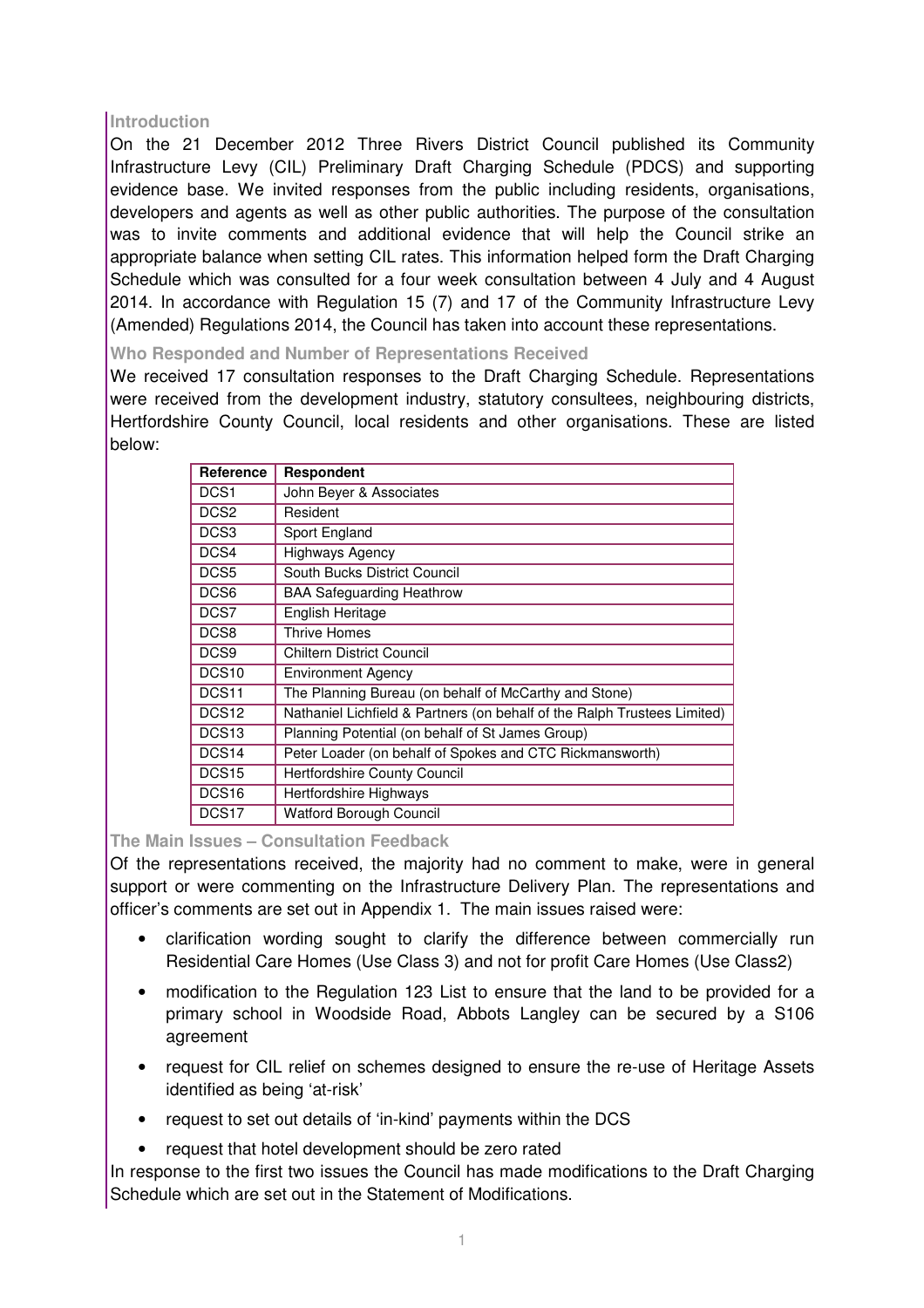|                  | <b>APPENDIX 1</b>          |                                                                                                                                                                                                                                                                                                                                                                                                                                                                                                                                                                                                                                                                                                                                                                                                                                                                                                                                                                                                                                                                                                                                                                                                                                                                                                                                                                                                                                                                                                                                                                                                                                                                                                                                                                                                                                                                                                                                                                                                                                                                                                   |                                                                                                                                                                                                                                                                                                                                                                                                                                                                                                                                               |  |
|------------------|----------------------------|---------------------------------------------------------------------------------------------------------------------------------------------------------------------------------------------------------------------------------------------------------------------------------------------------------------------------------------------------------------------------------------------------------------------------------------------------------------------------------------------------------------------------------------------------------------------------------------------------------------------------------------------------------------------------------------------------------------------------------------------------------------------------------------------------------------------------------------------------------------------------------------------------------------------------------------------------------------------------------------------------------------------------------------------------------------------------------------------------------------------------------------------------------------------------------------------------------------------------------------------------------------------------------------------------------------------------------------------------------------------------------------------------------------------------------------------------------------------------------------------------------------------------------------------------------------------------------------------------------------------------------------------------------------------------------------------------------------------------------------------------------------------------------------------------------------------------------------------------------------------------------------------------------------------------------------------------------------------------------------------------------------------------------------------------------------------------------------------------|-----------------------------------------------------------------------------------------------------------------------------------------------------------------------------------------------------------------------------------------------------------------------------------------------------------------------------------------------------------------------------------------------------------------------------------------------------------------------------------------------------------------------------------------------|--|
| Ref.             | <b>Name</b>                | <b>Summary of Comments</b>                                                                                                                                                                                                                                                                                                                                                                                                                                                                                                                                                                                                                                                                                                                                                                                                                                                                                                                                                                                                                                                                                                                                                                                                                                                                                                                                                                                                                                                                                                                                                                                                                                                                                                                                                                                                                                                                                                                                                                                                                                                                        | <b>Officer Comments</b>                                                                                                                                                                                                                                                                                                                                                                                                                                                                                                                       |  |
| DCS1             | John Beyer<br>& Associates | The CIL rates refer to "Residential Developments". Paragraph 11<br>of the draft charging schedule defines "New build" to include<br>enlargements to existing buildings.<br>I think it should be stated clearly whether the CIL applies to<br>extensions to existing dwellings or not.                                                                                                                                                                                                                                                                                                                                                                                                                                                                                                                                                                                                                                                                                                                                                                                                                                                                                                                                                                                                                                                                                                                                                                                                                                                                                                                                                                                                                                                                                                                                                                                                                                                                                                                                                                                                             | This representation refers to the wording of paragraph 40 (11) of the Community<br>Infrastructure Regulations which is in Annex 2 of the charging schedule for information<br>purposes. Information about what types of development will be liable for CIL is available<br>on the Planning Portal Web Site and will be available on the Council's web site prior to<br>implementation.                                                                                                                                                        |  |
| DCS <sub>2</sub> |                            | I oppose the introduction of a levy on new development because<br>it is another tax on development which will be passed on to the<br>consumer be it residential housing or commercial enterprise.<br>Much better to raise tax through the rating system and then<br>allocate funds as required.                                                                                                                                                                                                                                                                                                                                                                                                                                                                                                                                                                                                                                                                                                                                                                                                                                                                                                                                                                                                                                                                                                                                                                                                                                                                                                                                                                                                                                                                                                                                                                                                                                                                                                                                                                                                   | Comment noted.                                                                                                                                                                                                                                                                                                                                                                                                                                                                                                                                |  |
| DCS3             | Sport<br>England           | <b>Infrastructure Delivery Plan</b><br>While acknowledging that the IDP is not part of the CIL charging<br>schedule, as the IDP provides an important part of the evidence<br>base for the Council's CIL I would wish to make comments on it<br>so that appropriate consideration can be given before the<br>charging schedule is submitted for examination. I have<br>examined the current IDP (March 2012) and while there is a<br>section on Green Infrastructure this does not include sports<br>facilities such as playing fields and other outdoor sports facilities<br>that make a significant contribution to green infrastructure. This<br>is surprising since the Council has a Playing Pitch Assessment<br>(2010) which is considered to be a vital piece of evidence to<br>consider when developing the charging schedule and when<br>allocated collected monies to projects when the levy is<br>implemented in the future. Furthermore, the draft Regulation<br>123 list (July 2014) includes publically accessible leisure facilities<br>and open space provision (including outdoor/indoor sports and<br>leisure facilities) although the current IDP does not include any<br>indoor and outdoor sports facility infrastructure. As infrastructure<br>on the Regulation 123 list may benefit from CIL funding it is<br>important that such infrastructure can be justified through the<br>IDP which provides the evidence base for the list. It is possible<br>that this issue may be explained by the IDP being out-of-date<br>and not accounting for comments made on the preliminary draft<br>CIL charging schedule when Sport England made similar<br>representations.<br>To address this it is requested that the IDP include a new<br>section on sports/leisure facilities which identified the gaps in<br>provision identified in the evidence base and the priority<br>infrastructure projects to address such gaps. Such projects<br>should be costed so that the estimated funding gap is clear and<br>the potential that CIL can offer to meet such gaps is identified. | Comments relate to the Infrastructure Delivery Plan and not the Charging Schedule.<br>The Playing Pitch Assessment and the Open Space Sport & Recreation Study has<br>informed the IDP and required infrastructure is included in the schedule.<br>At present there is no identified shortfall in provision of indoor/outdoor sports facilities<br>but these are included in the Regulation 123 list so that if there is a future need for such<br>facilities as a result of planned development then the CIL monies can be spent on<br>them. |  |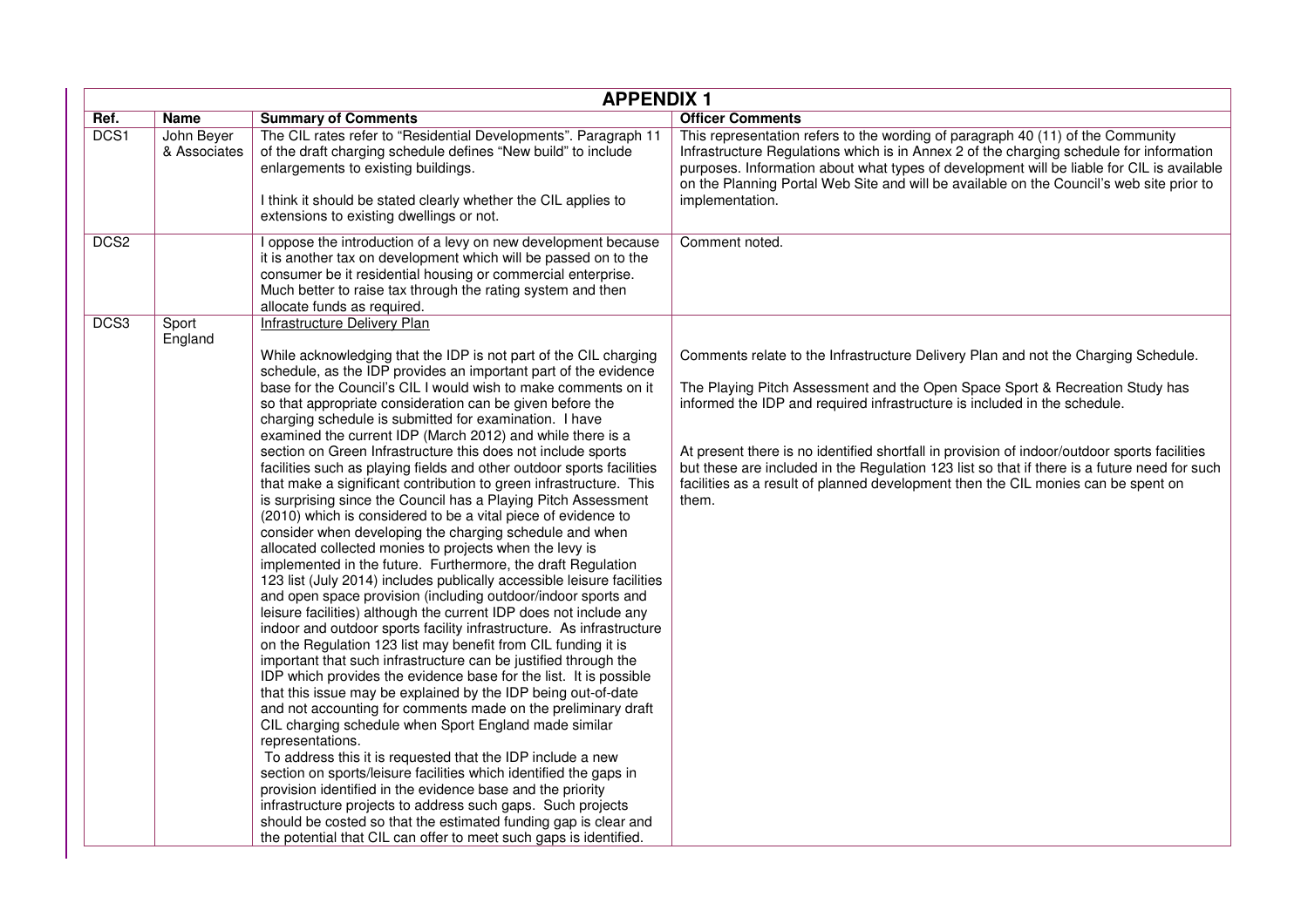|      |                       | This would help support the continued inclusion of such facilities<br>in the Regulation 123 list which Sport England welcomes but<br>without inclusion in the IDP is confusing and difficult to justify.<br>The sporting evidence base should also be used to expand the<br>Infrastructure Delivery Plan and to ensure that sporting<br>infrastructure requirements are clearly set out alongside other<br>infrastructure types.  Without this there is the concern that the<br>additional needs generated by new development for outdoor<br>sports facilities will not be addressed through CIL which will be<br>the main mechanism for securing developer contributions for<br>such infrastructure in the future. Consequently, there is a<br>concern that new development will place pressure on existing<br>community sports facilities which the playing pitch strategy has<br>identified are already deficient in relation to meeting current<br>needs (e.g. pitch and changing facility quality).<br>Relationship to Infrastructure Provision Secured through<br>Section 106 Agreements<br>As many infrastructure types including sport offer potential to be<br>provided directly by developers through planning obligations as<br>well as through CIL, the charging schedule should provide<br>guidance for developers and the community on the relationship<br>between CIL and site specific infrastructure requirements<br>associated with major developments. At present it is unclear<br>whether a major development which provided on-site (land and<br>infrastructure) community facility provision (such as sport) would<br>need to make CIL payments which could potentially be spent on<br>the same infrastructure off-site. As developers cannot be<br>charged for the same infrastructure through planning obligations<br>and CIL, the charging schedule or its supporting documents<br>should provide clarity and transparency on this issue e.g.<br>through clarifying what infrastructure planned major<br>developments will be expected to provide through planning<br>obligations.<br>In Kind Infrastructure Delivery<br>In addition, following the 2014 CIL Regulation Amendments<br>(and revised Guidance), provision has been made for enabling<br>'in kind' CIL payments for direct infrastructure delivery as well as<br>by land. From consideration of the draft charging schedule,<br>there would not appear to be any reference to 'in kind' CIL<br>payments. As this would provide the flexibility for developers to<br>pay directly for community infrastructure such as sports facilities,<br>the charging schedule should in accordance with the regulations<br>offer sufficient flexibility for such payments and provide guidance | The Regulation 123 List clearly states that CIL will fund the provision of 'Publically<br>Accessible Leisure Facilities, open space provision (including children play areas and<br>outdoor/indoor sports and leisure facilities, allotments). The only major development<br>planned for the District is that of the South Oxhey Regeneration Area where S106<br>agreements will secure the necessary infrastructure for that site.<br>Comment noted. This is set out in the regulations and does not need to be included in<br>the charging schedule itself. 'in kind' payments have to be considered on a case by<br>case basis as there specific requirements to be met. |
|------|-----------------------|--------------------------------------------------------------------------------------------------------------------------------------------------------------------------------------------------------------------------------------------------------------------------------------------------------------------------------------------------------------------------------------------------------------------------------------------------------------------------------------------------------------------------------------------------------------------------------------------------------------------------------------------------------------------------------------------------------------------------------------------------------------------------------------------------------------------------------------------------------------------------------------------------------------------------------------------------------------------------------------------------------------------------------------------------------------------------------------------------------------------------------------------------------------------------------------------------------------------------------------------------------------------------------------------------------------------------------------------------------------------------------------------------------------------------------------------------------------------------------------------------------------------------------------------------------------------------------------------------------------------------------------------------------------------------------------------------------------------------------------------------------------------------------------------------------------------------------------------------------------------------------------------------------------------------------------------------------------------------------------------------------------------------------------------------------------------------------------------------------------------------------------------------------------------------------------------------------------------------------------------------------------------------------------------------------------------------------------------------------------------------------------------------------------------------------------------------------------------------------------------------------------------------------------------------------------------------------------------------------------------------------------------------------------------------------------------------------------------------------------------------------------------------|-----------------------------------------------------------------------------------------------------------------------------------------------------------------------------------------------------------------------------------------------------------------------------------------------------------------------------------------------------------------------------------------------------------------------------------------------------------------------------------------------------------------------------------------------------------------------------------------------------------------------------------------------------------------------------|
|      |                       | on how this will be applied in practice.                                                                                                                                                                                                                                                                                                                                                                                                                                                                                                                                                                                                                                                                                                                                                                                                                                                                                                                                                                                                                                                                                                                                                                                                                                                                                                                                                                                                                                                                                                                                                                                                                                                                                                                                                                                                                                                                                                                                                                                                                                                                                                                                                                                                                                                                                                                                                                                                                                                                                                                                                                                                                                                                                                                                 |                                                                                                                                                                                                                                                                                                                                                                                                                                                                                                                                                                                                                                                                             |
| DCS4 | Highways              | No Comments                                                                                                                                                                                                                                                                                                                                                                                                                                                                                                                                                                                                                                                                                                                                                                                                                                                                                                                                                                                                                                                                                                                                                                                                                                                                                                                                                                                                                                                                                                                                                                                                                                                                                                                                                                                                                                                                                                                                                                                                                                                                                                                                                                                                                                                                                                                                                                                                                                                                                                                                                                                                                                                                                                                                                              |                                                                                                                                                                                                                                                                                                                                                                                                                                                                                                                                                                                                                                                                             |
| DCS5 | Agency<br>South Bucks | No Comments                                                                                                                                                                                                                                                                                                                                                                                                                                                                                                                                                                                                                                                                                                                                                                                                                                                                                                                                                                                                                                                                                                                                                                                                                                                                                                                                                                                                                                                                                                                                                                                                                                                                                                                                                                                                                                                                                                                                                                                                                                                                                                                                                                                                                                                                                                                                                                                                                                                                                                                                                                                                                                                                                                                                                              |                                                                                                                                                                                                                                                                                                                                                                                                                                                                                                                                                                                                                                                                             |
|      |                       |                                                                                                                                                                                                                                                                                                                                                                                                                                                                                                                                                                                                                                                                                                                                                                                                                                                                                                                                                                                                                                                                                                                                                                                                                                                                                                                                                                                                                                                                                                                                                                                                                                                                                                                                                                                                                                                                                                                                                                                                                                                                                                                                                                                                                                                                                                                                                                                                                                                                                                                                                                                                                                                                                                                                                                          |                                                                                                                                                                                                                                                                                                                                                                                                                                                                                                                                                                                                                                                                             |

1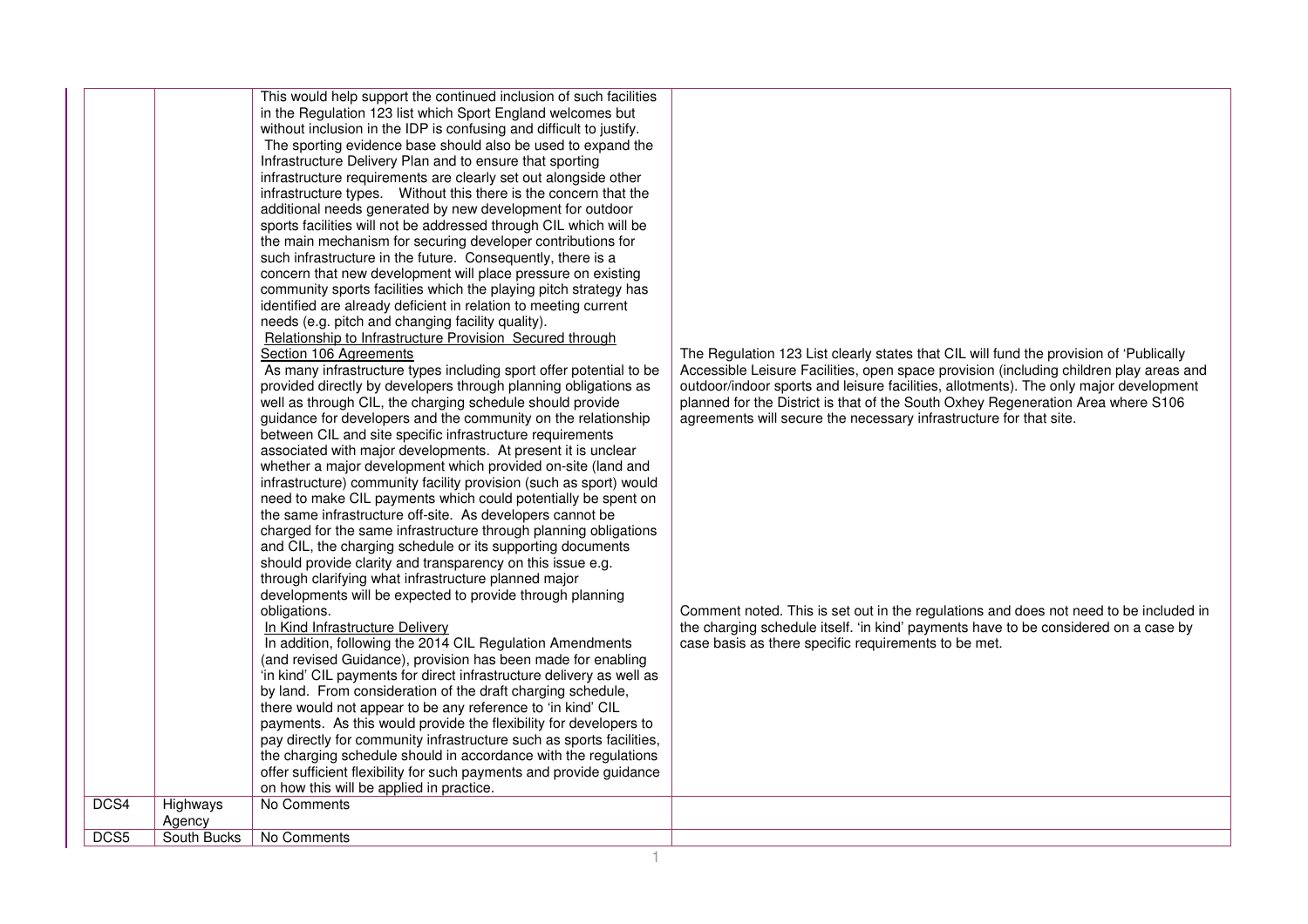|       | <b>District</b><br>Council                                           |                                                                                                                                                                                                                                                                                                                                                                                                                                                                                                                                                                                                                                       |                                                                                                                                                                                                                                                                                                                                                                                                                                                                                                                                                                         |
|-------|----------------------------------------------------------------------|---------------------------------------------------------------------------------------------------------------------------------------------------------------------------------------------------------------------------------------------------------------------------------------------------------------------------------------------------------------------------------------------------------------------------------------------------------------------------------------------------------------------------------------------------------------------------------------------------------------------------------------|-------------------------------------------------------------------------------------------------------------------------------------------------------------------------------------------------------------------------------------------------------------------------------------------------------------------------------------------------------------------------------------------------------------------------------------------------------------------------------------------------------------------------------------------------------------------------|
| DCS6  | <b>BAA</b><br>safeguarding<br>Heathrow                               | Standard comments regarding development in the safeguarding<br>zones around the airport. $-$ no comment directly relating to the<br>Draft Charging Schedule.                                                                                                                                                                                                                                                                                                                                                                                                                                                                          |                                                                                                                                                                                                                                                                                                                                                                                                                                                                                                                                                                         |
| DCS7  | English<br>Heritage                                                  | No Objections to the draft charging schedule. The use of S106<br>agreements for heritage assets should be noted in the<br>document.<br>CIL relief should be offered to schemes which could result in<br>harm to a heritage asset. "For example, there may be instances<br>where the requirement to pay CIL would threaten the viability of<br>schemes designed to ensure the reuse of heritage assets<br>identified as being 'at-risk' through enabling development."                                                                                                                                                                 | No objection noted.<br>The Council's proposed charging rates have been developed solely on viability grounds<br>in accordance with the regulations and strike a balance between the desirability of<br>funding infrastructure from CIL and the potential effects of the levy upon the economic<br>viability of development across the District.<br>There are only two buildings in the District on the Buildings At Risk register -<br>Langleybury House which is being restored by the owners and The Great Barn at<br>Croxley Hall Farm which is also being restored. |
| DCS8  | Thrive<br>Homes                                                      | The proposed CIL levels appear to be calculated in accordance<br>with a sound evidence base, particularly the Infrastructure<br>Delivery Plan and the Lambert Smith Hampton's Economic<br>Viability Assessment (updated May 2014); Generally, the CIL<br>levels applicable to residential buildings appear viable; We<br>support the three tier approach, with varying CIL rates depending<br>on an assessment of property values, land value and build costs<br>in each identified area;<br>The Council should consider a flexible approach for exemption of<br>registered provider led, non-affordable mixed tenure<br>development. | Support noted<br>The Council's proposed charging rates have been developed solely on viability grounds<br>in accordance with the regulations and strike a balance between the desirability of<br>funding infrastructure from CIL and the potential effects of the levy upon the economic<br>viability of development across the District.<br>Comment noted. Affordable tenures are already exempt from CIL.                                                                                                                                                             |
| DCS9  | Chiltern<br><b>District</b><br>Council                               | No Comments                                                                                                                                                                                                                                                                                                                                                                                                                                                                                                                                                                                                                           |                                                                                                                                                                                                                                                                                                                                                                                                                                                                                                                                                                         |
| DCS10 | Environment<br>Agency                                                | No comments on the charging Schedule.<br>Advise that they are looking at measures to help the<br>watercourses within the District achieve 'good' status (as defined<br>by the Water Framework Directive). Once completed they will<br>ask the Council to add to the Infrastructure Delivery Plan to<br>ensure funds can be secured.                                                                                                                                                                                                                                                                                                   | Noted.                                                                                                                                                                                                                                                                                                                                                                                                                                                                                                                                                                  |
| DCS11 | The<br>Planning<br>Bureau (on<br>behalf of<br>McCarthy<br>and Stone) | Commend the Council for amending the Draft Charging<br>Schedule following the representation submitted on the<br>Preliminary Draft Charging Schedule consultation and support<br>the fee for retirement housing as set out in the Draft Charging<br>Schedule.<br>The Council should confirm whether the charge will be applicable                                                                                                                                                                                                                                                                                                     | Support noted<br>The charge for retirement housing is applicable at a rate of £120 across the whole of<br>the District as set out in the charging schedule.                                                                                                                                                                                                                                                                                                                                                                                                             |
|       |                                                                      | in area "C" (South Oxhey).                                                                                                                                                                                                                                                                                                                                                                                                                                                                                                                                                                                                            |                                                                                                                                                                                                                                                                                                                                                                                                                                                                                                                                                                         |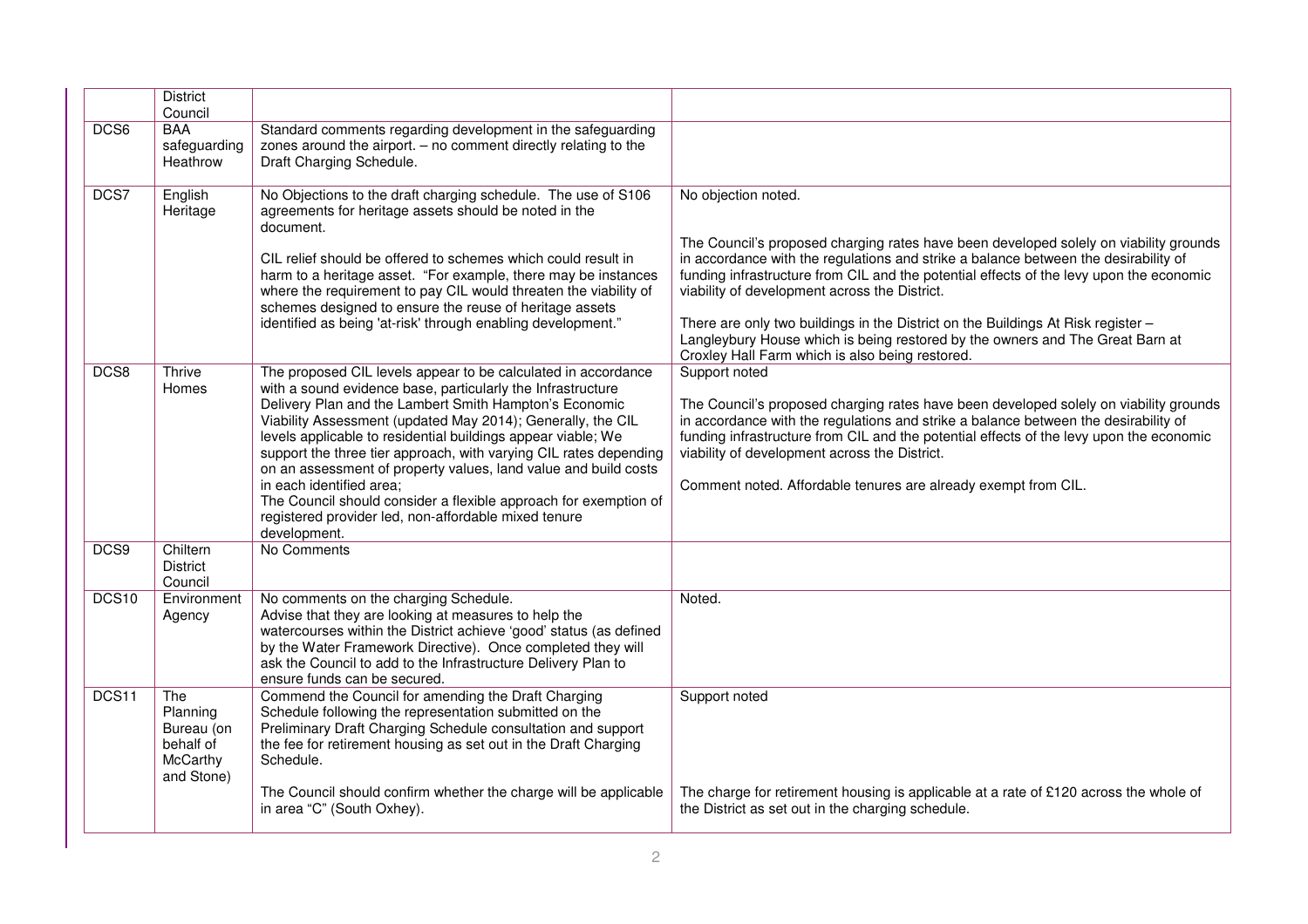|                   |                                                                                                   | Considers that the distinction between retirement housing and<br>care homes / extra care accommodation could be made clearer<br>by using the following wording: "These premises often have<br>emergency alarm systems and/or wardens. These<br>developments do not however have the enhanced facilities<br>required to provide the level of on-site care expected in care<br>homes or extra care premises (C2)".                                                                                                                                                                                                                                                                                                                                                                                                                                                                                                                                                                                                                                                                                                                                                                                                   | The document contains a definition of C3 and C2 retirement housing however,<br>additional suggested wording from Hertfordshire County Council will provide further<br>clarification<br>Additional wording added to the definition of Retirement Housing in the Draft Charging<br>Schedule:<br>For the avoidance of doubt this excludes registered not for profit care homes.                                                                              |
|-------------------|---------------------------------------------------------------------------------------------------|--------------------------------------------------------------------------------------------------------------------------------------------------------------------------------------------------------------------------------------------------------------------------------------------------------------------------------------------------------------------------------------------------------------------------------------------------------------------------------------------------------------------------------------------------------------------------------------------------------------------------------------------------------------------------------------------------------------------------------------------------------------------------------------------------------------------------------------------------------------------------------------------------------------------------------------------------------------------------------------------------------------------------------------------------------------------------------------------------------------------------------------------------------------------------------------------------------------------|-----------------------------------------------------------------------------------------------------------------------------------------------------------------------------------------------------------------------------------------------------------------------------------------------------------------------------------------------------------------------------------------------------------------------------------------------------------|
| DCS12             | Nathaniel<br>Lichfield &<br>Partners (on<br>behalf of the<br>Ralph<br><b>Trustees</b><br>Limited) | Object to the flat rate fee of £120.00 per sqm being applied to<br>hotel (C1) uses. Based on viability appraisal's submitted by<br>Turner Morum and Savills hotel development should be zero<br>rated.                                                                                                                                                                                                                                                                                                                                                                                                                                                                                                                                                                                                                                                                                                                                                                                                                                                                                                                                                                                                             | The Council's viability assessments are considered sound and the methodology is<br>consistent with that of other assessments found sound at CIL Examinations.<br>Noted.                                                                                                                                                                                                                                                                                   |
| DCS <sub>13</sub> | Planning<br>Potential (on<br>behalf of St<br>James<br>Group)                                      | Generally supportive of the approach taken by the Council.<br>Concerns over the rate of CIL payable for housing development<br>(£180.00 in Area A and £120.00 in Area B). The Council should<br>charge a rate at the lower end of the potential charging spectrum<br>based on the viability evidence.<br>The inclusion of an Instalment policy is welcomed. The Policy<br>should cover:<br>The commencement of the instalment policy on adoption of<br>$\bullet$<br>the CIL<br>The number of instalments that can be made by<br>$\bullet$<br>development size<br>The timings of payments post commencement - based on<br>timeframes which have regard to availability of capital and<br>average build rates; and<br>The minimum development threshold which instalments<br>$\bullet$<br>would not apply (this should be set as low as possible).<br>The draft Charging Schedule should be amended to include<br>provisions that allow for applications for discretionary relief to be<br>made.<br>CIL should be implemented 2-3 months after the adoption of the<br>charging schedule to allow time for S106 agreements that have<br>already been negotiated to be resolved prior to the<br>implementation of CIL. | Support noted<br>The Council's proposed charging rates have been developed solely on viability grounds<br>in accordance with the regulations and strike a balance between the desirability of<br>funding infrastructure from CIL and the potential effects of the levy upon the economic<br>viability of development across the District.<br>Comments noted.<br>No discretionary relief is being provided.<br>Comments noted. Not subject of examination. |
| DCS14             | Peter Loader<br>(on behalf of<br>Spokes and<br><b>CTC</b><br>Rickmanswo                           | Concerns raised over the lack of 'funding gap' information<br>available during the consultation period. Suggests a<br>methodology for estimating the cycling infrastructure gap (see<br>response).                                                                                                                                                                                                                                                                                                                                                                                                                                                                                                                                                                                                                                                                                                                                                                                                                                                                                                                                                                                                                 | The IDP provides some information on the funding gap, particularly in relation to the<br>provision of education facilities. It is not necessary to demonstrate a funding gap in a<br>particular type of infrastructure for it to be funded by CIL. An additional paper<br>demonstrating the funding gap will be submitted as part of the examination process.<br>The viability assessments show that development in the South Oxhey area cannot           |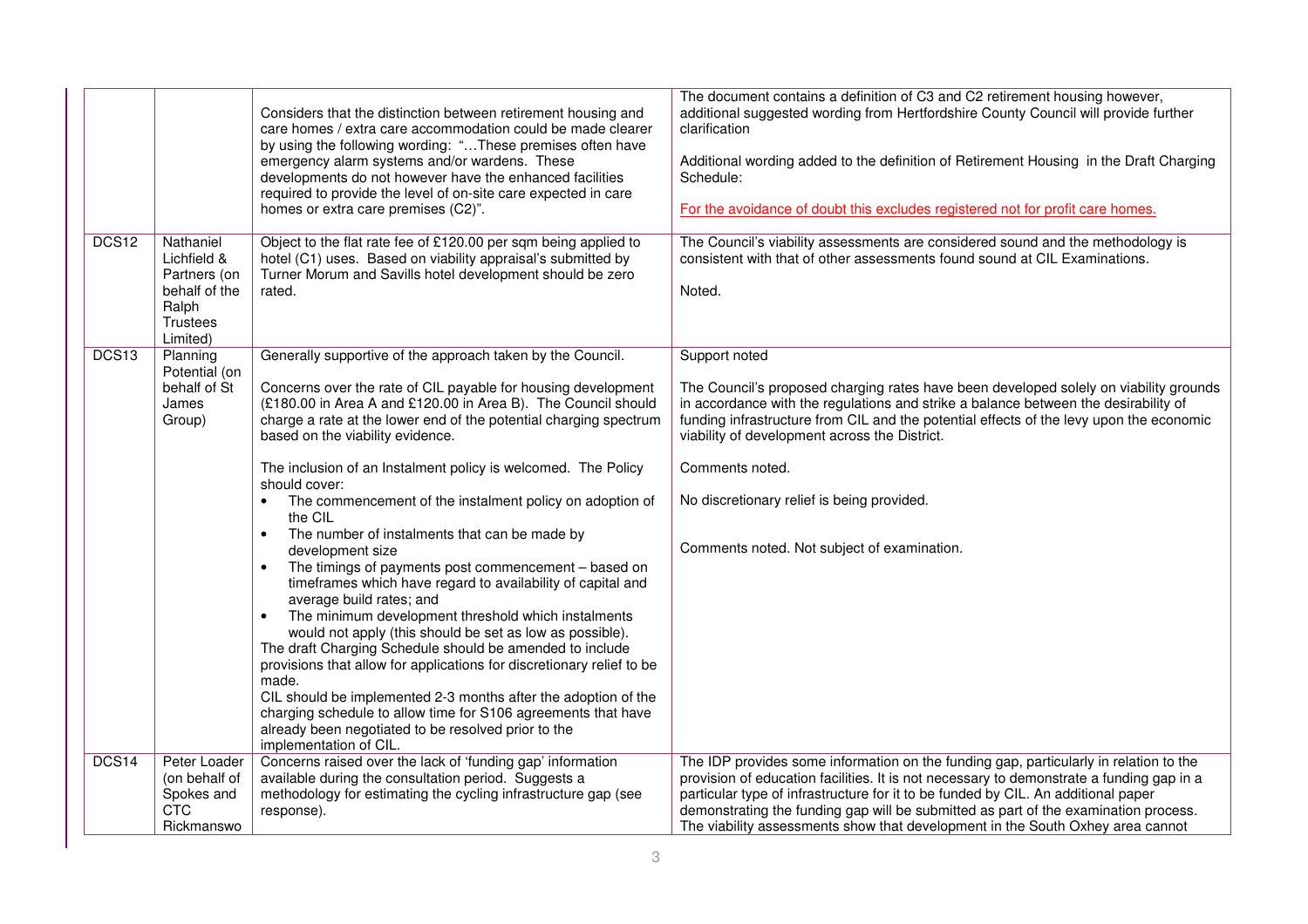|       | rth)                               | Objects to South Oxhey being zero rated on the grounds that it<br>distorts the housing market.                                                                                                                                                                                                                                                                                                                                                                                                                                                                                                                                                                                                                                                          | support a CIL.                                                                                                                                                                                                                                                                                                                          |
|-------|------------------------------------|---------------------------------------------------------------------------------------------------------------------------------------------------------------------------------------------------------------------------------------------------------------------------------------------------------------------------------------------------------------------------------------------------------------------------------------------------------------------------------------------------------------------------------------------------------------------------------------------------------------------------------------------------------------------------------------------------------------------------------------------------------|-----------------------------------------------------------------------------------------------------------------------------------------------------------------------------------------------------------------------------------------------------------------------------------------------------------------------------------------|
|       |                                    | The CIL has not been developed in the best interests of Cyclists.                                                                                                                                                                                                                                                                                                                                                                                                                                                                                                                                                                                                                                                                                       | CIL is the method for raising funds from development to fund infrastructure that is<br>needed. The IDP does include cycle schemes.                                                                                                                                                                                                      |
| DCS15 | Hertfordshire<br>County<br>Council | Draft Charging Schedule<br>In relation to the types of development which will be liable for<br>CIL, it would be really helpful if there could be clarification<br>regarding the definition of "Retirement Housing" within the table<br>of CIL rates. As you know the County Council purchases spaces<br>within care homes for elderly and vulnerable adults.<br>understand this will only relate to Use Class C3 private<br>retirement housing and would be grateful if this note could be<br>expanded to include the following words "For the avoidance of<br>doubt this excludes registered not for profit care homes." This is<br>a clarification we have also sought in relation to the Dacorum<br>Borough DCS.<br><b>Draft Regulation 123 list</b> | The document contains a definition of C3 and C2 retirement housing however,<br>additional suggested wording will provide further clarification<br>Additional wording added to the definition of Retirement Housing in the Draft Charging<br>Schedule:<br>For the avoidance of doubt this excludes registered not for profit care homes. |
|       |                                    | We previously stated that when considering the use of S106 and<br>CIL (in as much as it relates to the provision of strategic<br>infrastructure provided by the County Council), it is considered<br>that for larger, more strategic sites the most effective approach is<br>likely to be the continued use of S106 agreements to fund<br>infrastructure items which are directly related to those<br>developments. In response the Regulation 123 list places clear<br>thresholds for the application of CIL and S106. Where<br>developments give rise to new primary education facilities both<br>the land for the school and the funding to build it will be sought<br>via S106.                                                                     |                                                                                                                                                                                                                                                                                                                                         |
|       |                                    | We know that with the exception of the South Oxhey project,<br>there are no significant strategic projects in your district. Thus,<br>your strategy seeks to ensure CIL monies will be used to fund<br>infrastructure<br>requirements<br>generated<br>from<br>smaller<br>developments, and may be necessary to address the cumulative<br>impact of development occurring across the borough as a whole.                                                                                                                                                                                                                                                                                                                                                 |                                                                                                                                                                                                                                                                                                                                         |
|       |                                    | I can think of an exception to this in that the County Council is<br>reliant on the Woodside Road Housing Site (Abbots Langley)<br>providing a suitable primary school site and as explored through<br>the Site Allocations DP process we expect this to be transferred<br>at nil cost via a S106 agreement. If this development comes<br>forward post implementation of CIL or post April 2015, whichever<br>is the later, there may be an issue around transfer of this land in                                                                                                                                                                                                                                                                       | Agreed. Additional wording added to Regulation 123 List in the exception column in<br>relation to education facilities<br>Except for the provision of land serviced for the construction of a primary school at<br><b>Woodside Road, Abbots Langley</b>                                                                                 |